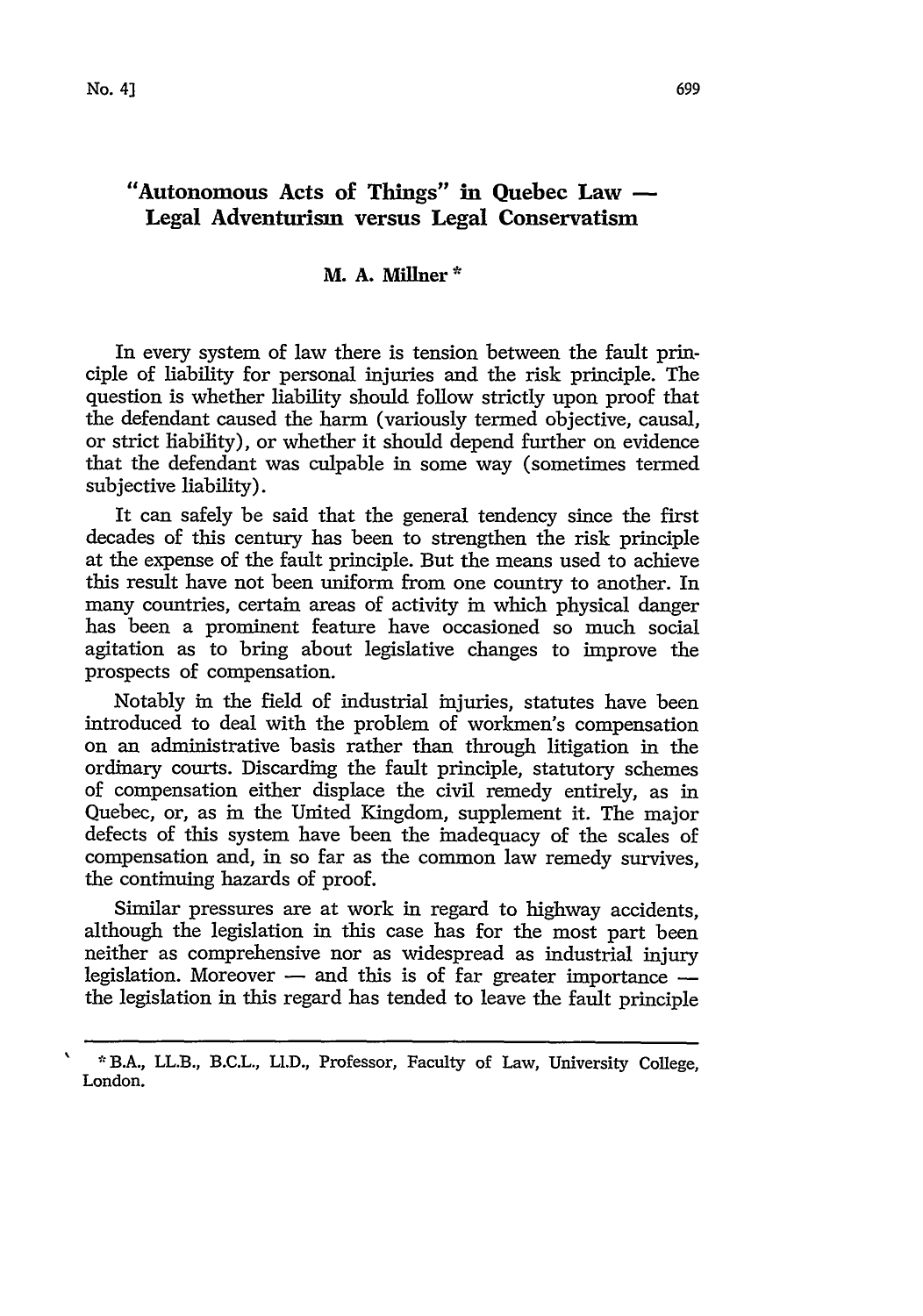formally intact, $<sup>1</sup>$  contenting itself with ensuring, through some form</sup> of insurance, that the victim is not defeated by the anonymity or the indigence of the wrongdoer. Detailed studies have, however. revealed the inadequacies of this type of legislation as a solution to the enormous problem of reparation for the victims of road accidents.

The remedial deficiencies of the law governing reparation for injuries in industry and on the roads have led to proposals for the total displacement of the normal civil remedy by insurance schemes, administered either by the state as a part of a national scheme of social security, or under the aegis of private insurance companies. In these schemes, reparation is to be wholly independent of proof of fault. In effect, they recognise that industry and transport in modern conditions expose so large a part of the population to the risk of injury that it becomes a matter of elementary social justice that all persons injured in these ways should receive compensation as of right.1a

There is, beyond doubt, a powerful case to be made out upon these lines for radical legislative reform. But these projects are for the future. At present in Quebec, the workmen's compensation legislation<sup>2</sup> is neither comprehensive nor excessively generous. And even if it were, that would not justify disregarding the plight of those persons who do not come within its terms. And Quebec legislation regarding liability for accidents on the roads, $3$  whilst it greatly assists the accident victim by raising a *prima facie* case against the owner and the driver of the vehicle involved in the accident, nevertheless clings to the principle of fault, allowing the defendant to escape liability, *inter alia,* where he is able to prove that the damage is not imputable to the fault of himself, the driver, or a person on board.<sup>3a</sup> It is especially essential to take account of the cases where the circumstances of the injury take it out of the

<sup>3</sup> Highway Victims Indemnity Act, R.S.Q. 1964, c. 232.<br><sup>3a</sup> *Ibid.*, s. 3(a).

**<sup>1</sup>** In the practice of the courts, however, the fact that the true defendant in really an insurance company undoubtedly influences judge and jury alike, creating a secret sphere of influence for the risk principle, screened by the

<sup>&</sup>lt;sup>1a</sup> The most far reaching proposals of this kind are those contained in the report of the Royal Commission on Compensation for Personal Injury, New Zealand, 1967, recommending that all physical injuries, wherever and however sustained by any citizen of the country, should confer upon such citizen, as of right, a claim to reparation by the State, the normal remedies of Common Law being totally superseded by a national scheme of social benefits. <sup>2</sup> Workmen's Compensation Act, R.S.Q. 1964, c. 159.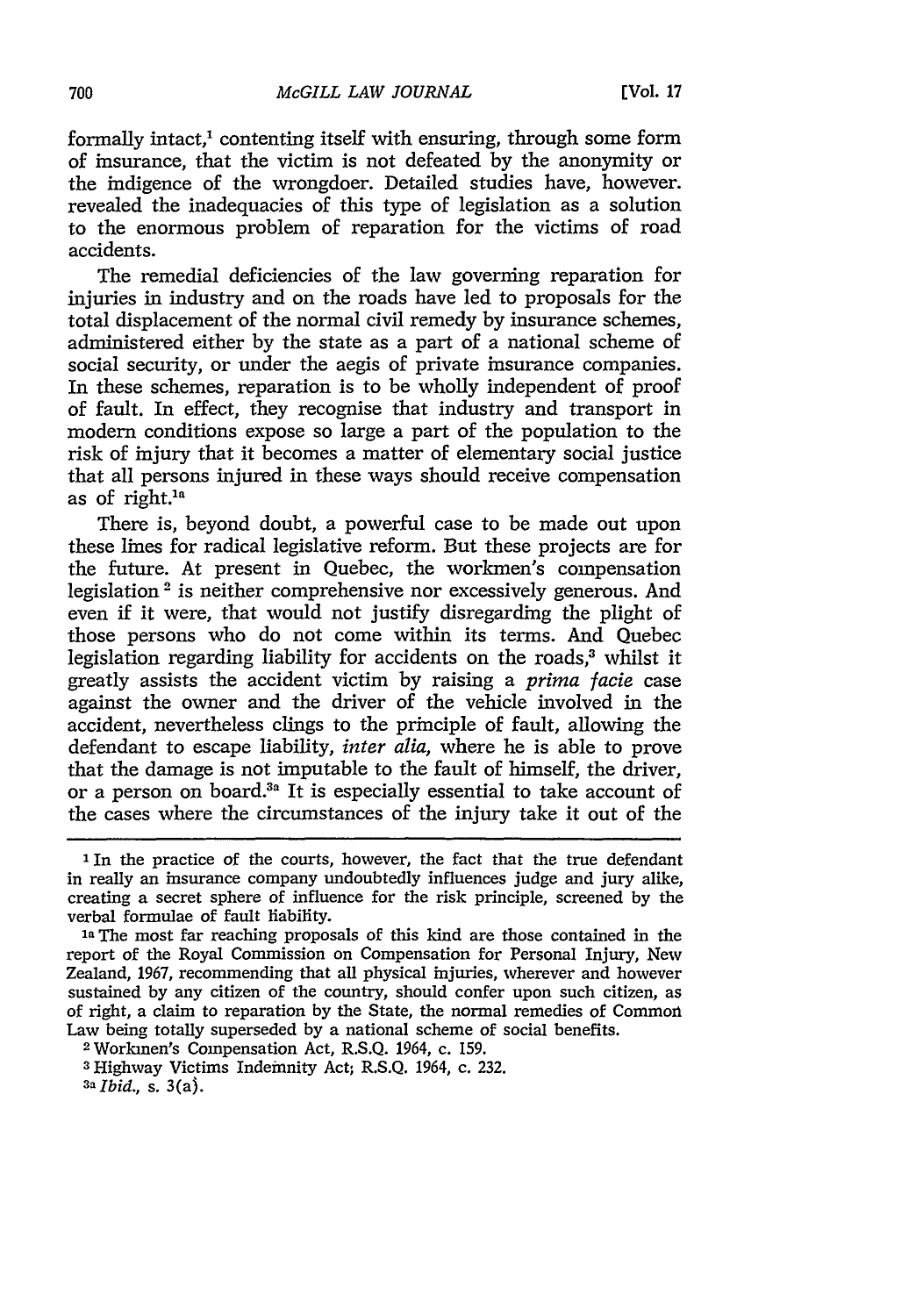present industrial and road accident legislation. In all such matters, the victim must look to his civil law remedies. It is desirable, therefore, to bring under review, from time to time, the manner in which the provisions of the Civil Code are interpreted and applied in those cases in which the plaintiff is dependent upon them.

#### *The Jand'heur Jurisprudence of French Law*

In the interpretation of articles of the Quebec Civil Code which are inspired by the Code Napoleon, the developments in French jurisprudence an ddoctrine are always relevant. This is especially true of those provisions for delictual responsability which, in both Codes, are stated in very general terms. Most particularly, Art. 1054 of the Quebec Code must run the gauntlet of French legal thinking regarding the corresponding provision, i.e. art. 1384, of the Code Napoleon, which has engendered in France the remarkable judicial activity known as the *Jand'heur* jurisprudence.

Article 1053 of the Civil Code of Quebec 4 (corresponding to articles 1382 and 1383 of the Code Napoleon) embodies the basic principle of fault liability which seems to have been the common law of the Province prior to the codification. As the Quebec legislation referred to above indicates, art. 1053 was not felt to measure up to the social needs of the twentieth century in regard to industrial and highway accidents. In the fullness of time, more adequate laws may find their way onto the statute book. Meanwhile the question is to what extent other provisions of the Quebec Code, in particular the provisions of article 1054, provide at least a palliative until such time as the legislative millennium arrives.

Art. 1054 reads as follows:

He is responsible not only for damage caused by his own fault, but also for that caused by the fault of persons under his control and by things he has under his care;

The father, or, after his decease, the mother, is responsible for the damage caused **by** their minor children;

Tutors are responsible in like manner for their pupils;

Curators or others having legal custody of insane persons, for the damage done by the latter.

Schoolmasters and artisans, for the damage caused by their pupils or apprentices while under their care.

<sup>4</sup> Art. 1053: "Every person capable of discerning' right from wrong is responsible for the damage caused **by** his fault to another, whether by positive act, imprudence, neglect or want of skill".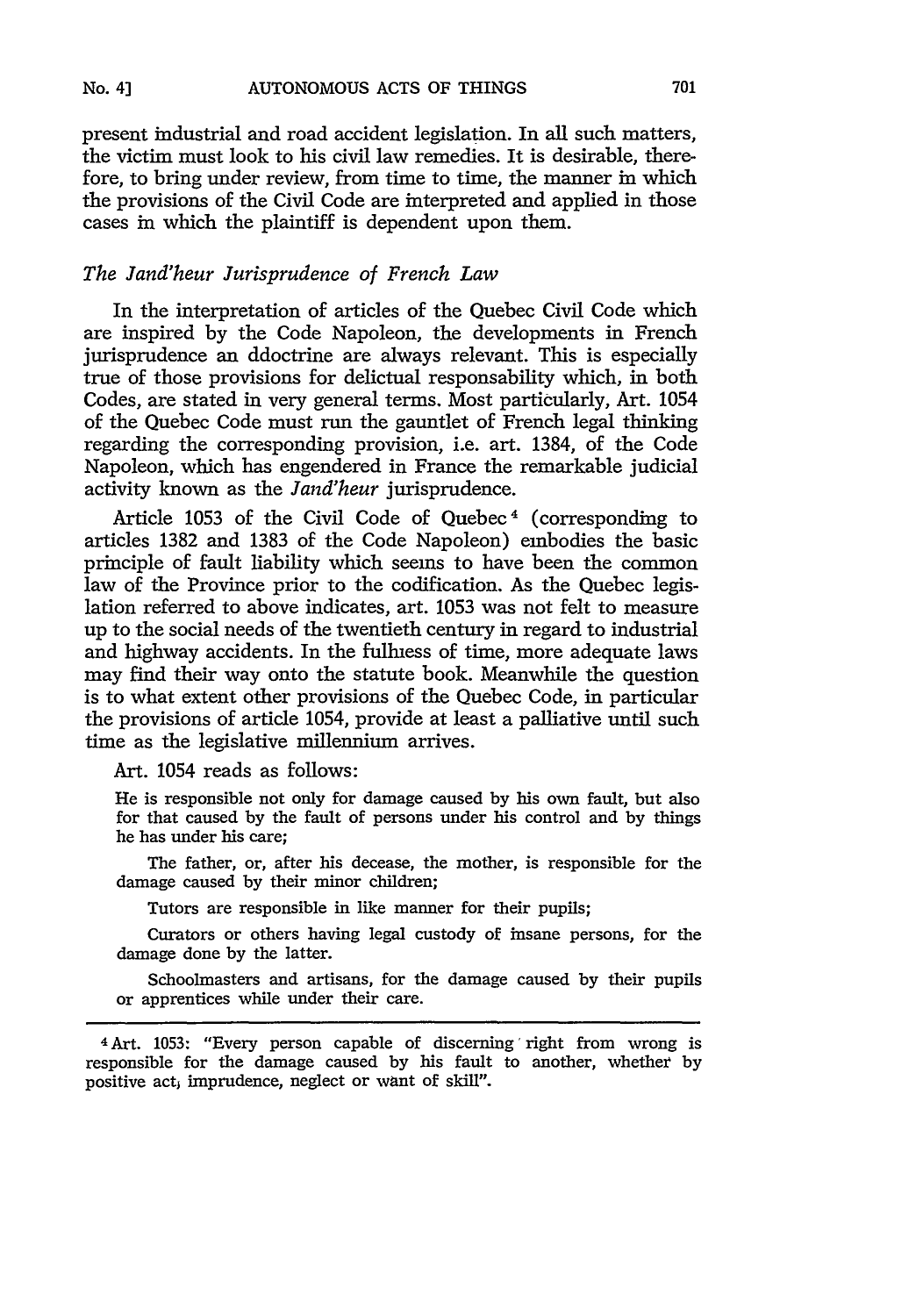The responsibility attaches in the above cases only when the person subject to it fails to establish that he was unable to prevent the act which has caused the damage.

Masters and employers are responsible for the damage caused by their servants and workmen in the performance of the work for which they are employed.

Now the first paragraph of this article contains the possibility of a refuge for those who are defeated by the fault requirement of art.  $1053$  — or at least it must have seemed a possible refuge ever since the time, nearly a century ago, when the French law first sought to discover in its art. 1384 some relief from the fault principle embodied in arts. 1382 and 1383 of the Code Napoleon.<sup>5</sup> Traditionally art. 1384, al. 1, C.N. was treated as merely adumbrating the specific presumptions of fault, relating to damage caused by an animal or by the disrepair of a building, which were set out in the two succeeding articles, 1385 and 1386 (corresponding to Art. 1055, Quebec C.C.). The subsequent liberation of art. 1384, al. 1, C.N., from this limitation is so well known that we may content ourselves with a summary account here.

It is commonly accepted that the strongest impulse towards the re-examination of art. 1384, C.N., came from the industrial revolution, with its increasing toll of injury and death amongst French industrial workers, and the resultant agitation of the victims or their dependants for a more effective remedy than existed up to then. Some courts began to see in the words of art. 1384, C.N., which rest responsability, *inter alia,* on "le fait... des choses que l'on a sous sa garde", a basis for giving judgment in favour of injured workmen without fault having been proven against their employers. This development was interrupted by the enactment in France of the Law on Industrial Accidents, (1898), which assured to injured workmen some compensation, however meagre. But the judicial activity regarding damage caused "by the act of... things that he has under his care", while losing some of its impetus, was not halted. It gathered renewed force with the advent of the motor car and its grim harvest of road injuries and fatalities, and culminated

 $5 \times Art.$  1382. Tout fait quelconque de l'homme, qui cause à autrui un dommage, oblige celui par la faute duquel il est arrivé, à le réparer.

Art. 1383. Chacun est responsable du dommage qu'il a causé non-seulement par son fait, mais encore par sa négligence ou par son imprudence.

Art. 1384. On est responsable non-seulement du dommage que *l'on* cause par son propre fait, mais encore de celui qui est caus6 par le fait des personnes dont on doit répondre, ou des choses que l'on a sous sa garde...».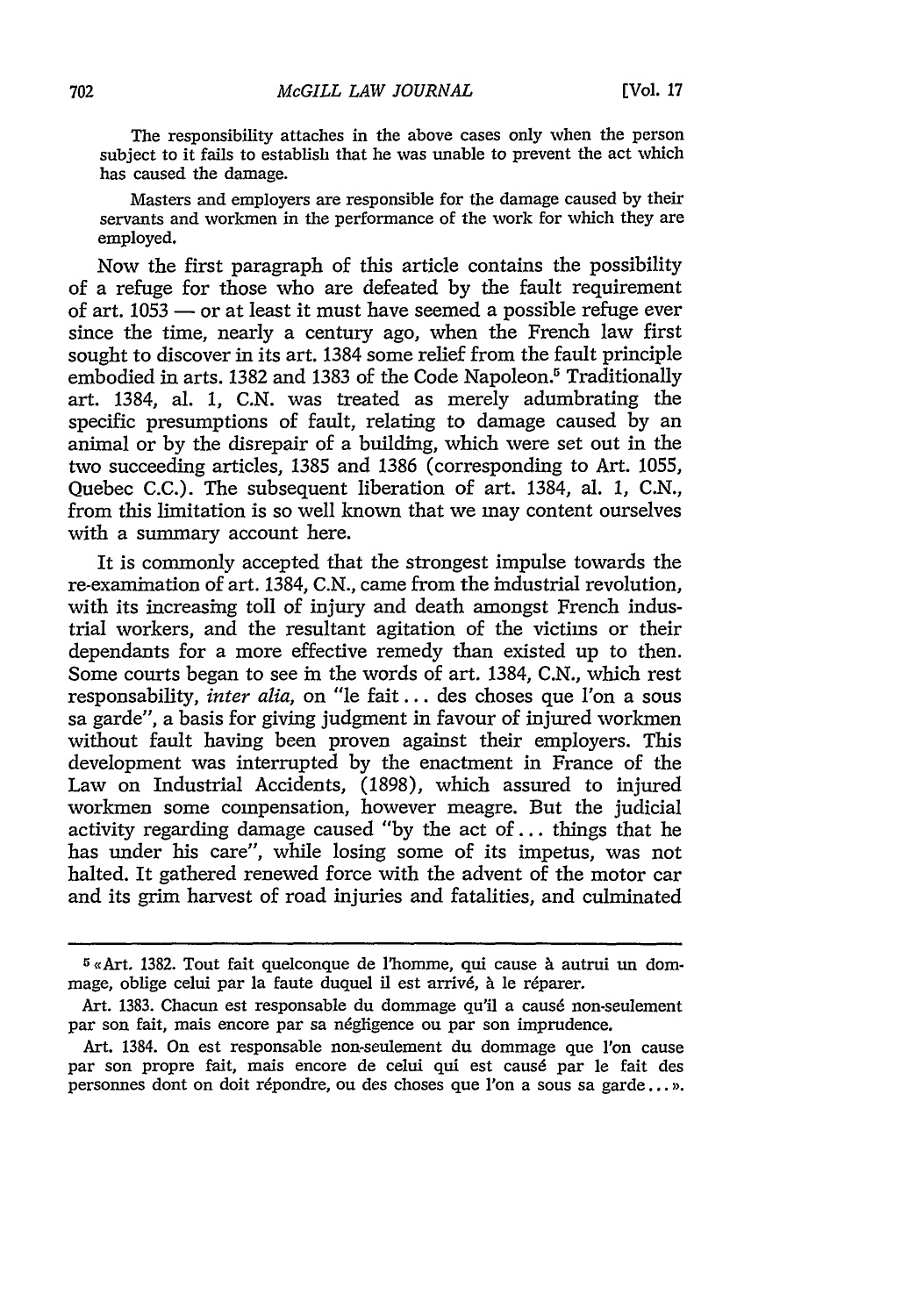in the great legal battle in the *Jand'heur* case,<sup>6</sup> in which the Cour de Cassation finally established the new jurisprudence. Art. 1384 C.N. was there interpreted to mean that the liability of the *gardien* of a thing to the person damaged by that thing was defeasible only on very limited grounds, namely, positive proof of the decisive intervention of a cause external to the defendant and not imputable to him *(cas fortuit, force majeure,* or the act of a stranger or of the plaintiff himself). Moreover, the cause must be *external to the thing itself,* so that a defect in the thing which makes it harmful, whether known or knowable, or not, does not rank as *force majeure* or *cas fortuit*, so as to exonerate the custodian. In short, art. 1384 C.N. was deemed to sanction not simply a presumption of fault, displaceable by proof of absence of fault, but a presumption of *responsibility,* that is to say strict liability, defeasible in no way at all other than by disproof of the causal nexus in the requisite manner.<sup>7</sup>

The risk principle thus enthroned reached its pinnacle in the years which followed - "the age of adventures", as Rodière called it.<sup>8</sup> And indeed the triumph of the causal principle did threaten to dismantle much of the jurisprudence based upon the fault requirement of art. 1382 C.N., and to reduce that article to a very subsidiary role in the law of civil responsibility. The high water mark in this development might well be taken to be the first decision of the Cour de Cassation in *Cannot v. Franck.9* It was there held that the *gardien* continues in law to be the *gardien* of the thing even after it had been stolen, so that he remains responsible to a person injured by his car whilst it is being driven by the thief. Since then, there have been some retreats. Thus the reasoning in *Connot v. Franck* no longer prevailed in the Cour de cassation when the same case came before the Chambres réunies some five years later.<sup>10</sup> The court now held that the *gardien* in such cases had no longer any power of surveillance over the thing, and, being deprived of the use, direction and control of the car, could not rightly be regarded as the *gardien* any longer.

In this new attitude there is seemingly some revival of fault theory: an implicit argument that, having regard for the theft of

No. 1497.

**9** D. 1936.1.81 (note Capitant). *'*

*<sup>0</sup> Connot v. Franck,* **DA.** 19411.369.

*OJand'heur v. Les Galeries Belfortaises,* Cour de cassation, Chambres réunies, 13 Feb., D. 1930.1.57.

<sup>7</sup> Contrast Quebec law: «en vertu de l'article 1054, c'est la faute qui est présumée, et non pas la cause...» - *Dame Bouchard v. The Yorkshire Insurance Co. Ltd.* [1970] C.A. 734, *per* Brossard, **J.,** at 735. See further below. s Rodi~re, in Ch. Beudant, *Cours de droit civil frangais,* (2e 6d.), Tome IX *bis,*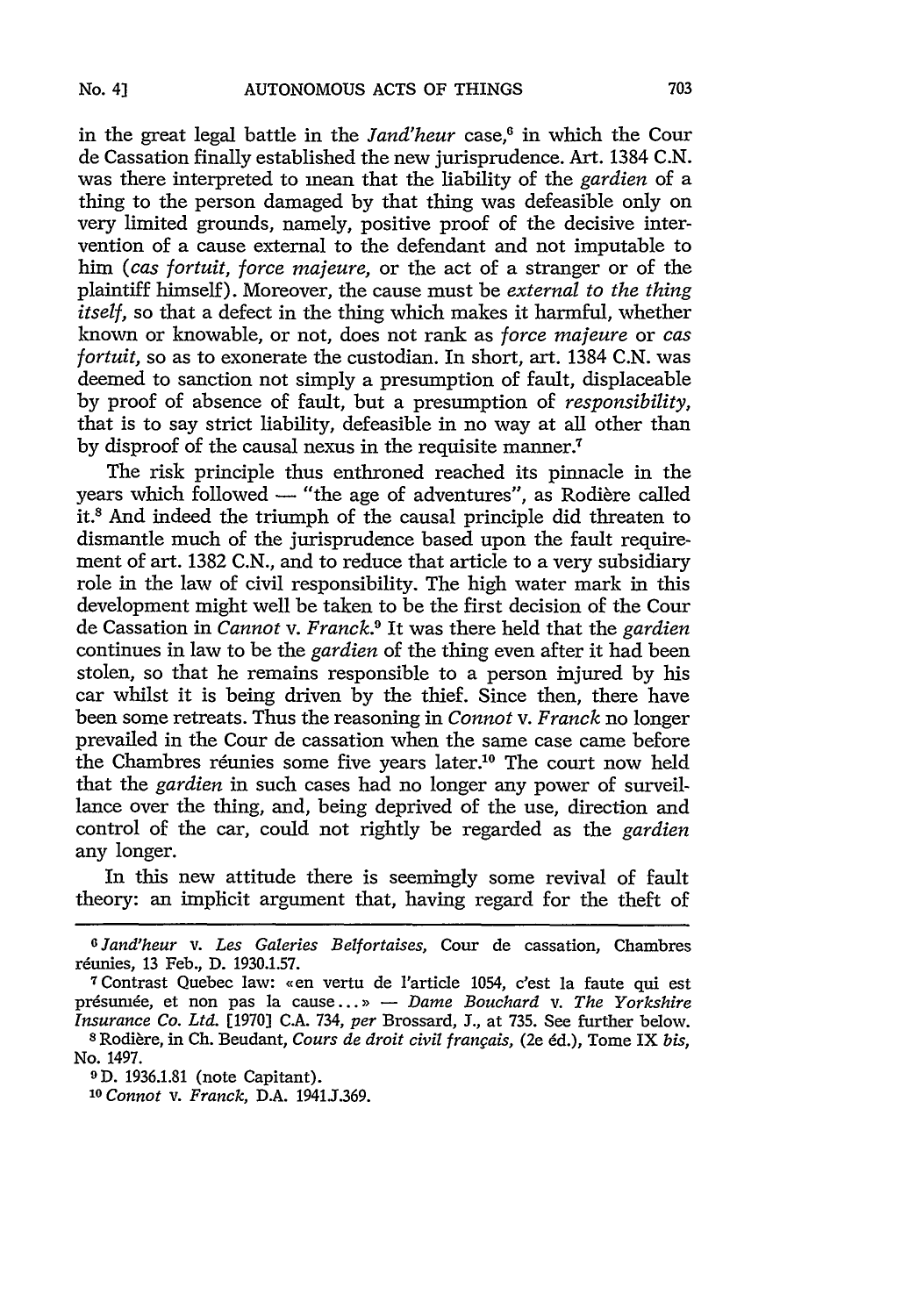the car, no *blame* could attach to the erstwhile *gardien.* Other pointers in the same direction are to be found in decisions denying responsibility in the case of mental illness, and denying responsibility in the case where the thing is said to play a purely passive role.1' On the surface, the line of reasoning in this last class of case is causal **-** the assertion that a purely passive thing is not a "generating cause" of the damage. This does not mean, however, that an *inert* thing cannot be a cause within the sense of Art. 1384 C.N.; for a distinction is made between that which is inert and that which is purely passive, the latter alone affording the defendant an answer to the plaintiff's claim. But the significant point is that the test of "pure passivity" is sometimes said to turn upon the *normality* of the thing, its position and behaviour. For it is easy enough to associate normality with proper control by the *gardien,* abnormality marking some deviation from the norms of the community — and instantly one is poised once again upon the brink of fault liability.

Despite these straws in the wind, the *Jand'heur* jurisprudence remains substantially intact in France. Perhaps, as has been often said, it maintains its position because of the continued lack of adequate special laws to ensure the compensation of victims of highway accidents. Carbonnier, for instance, suggests that it may one day be said of the celebrated jurisprudence on art. 1384, al. 1, C.N., that it was "an immense waste of intelligence and time"  one good law on responsibility for car accidents, like the German (3 May 1909) or Swiss (15 March 1932), would do the job at least without having to embrace within the same formulae physical and social realities of the most diverse kind.<sup>12</sup> However that may be the *Jand'heur* jurisprudence does still dominate the scene, and affords a truly striking illustration of the living process of interpretation of a code in a manner responding to the felt need of the times. It represents a remarkable adventure in judicial creativity, yielding an interpretation of a provision of the Code Napoleon which, as everyone agrees, the legislators of 1804 could never have imaginated.13

<sup>&</sup>lt;sup>11</sup> See cass.-civ. January 21 and February 19, S. 1941.1.49., and the note by F.M. at pp. 49-51; as well, see the note by Flow, D.C. 1941.1.85-90.

<sup>&#</sup>x27; <sup>2</sup> Carbonnier, *Droit Civil,* Vol. 2, no. 192.

<sup>&</sup>lt;sup>13</sup> See Mazeaud et Tunc, *La Responsabilité Civile* (5th ed.), vol. II, no. 1144. Cf. the discussion before the legislature by Tarrible, Tribunat, in 15 Fenet, *Recueil complet des travaux prdparatoire du code civil* (1827), p. 478: "In no case is liability imposed if it be proved that the act causing the damage could not have been prevented"  $-$  the very provision which is, in substance, embodied in the Quebec Code, art. 1054, para. 6.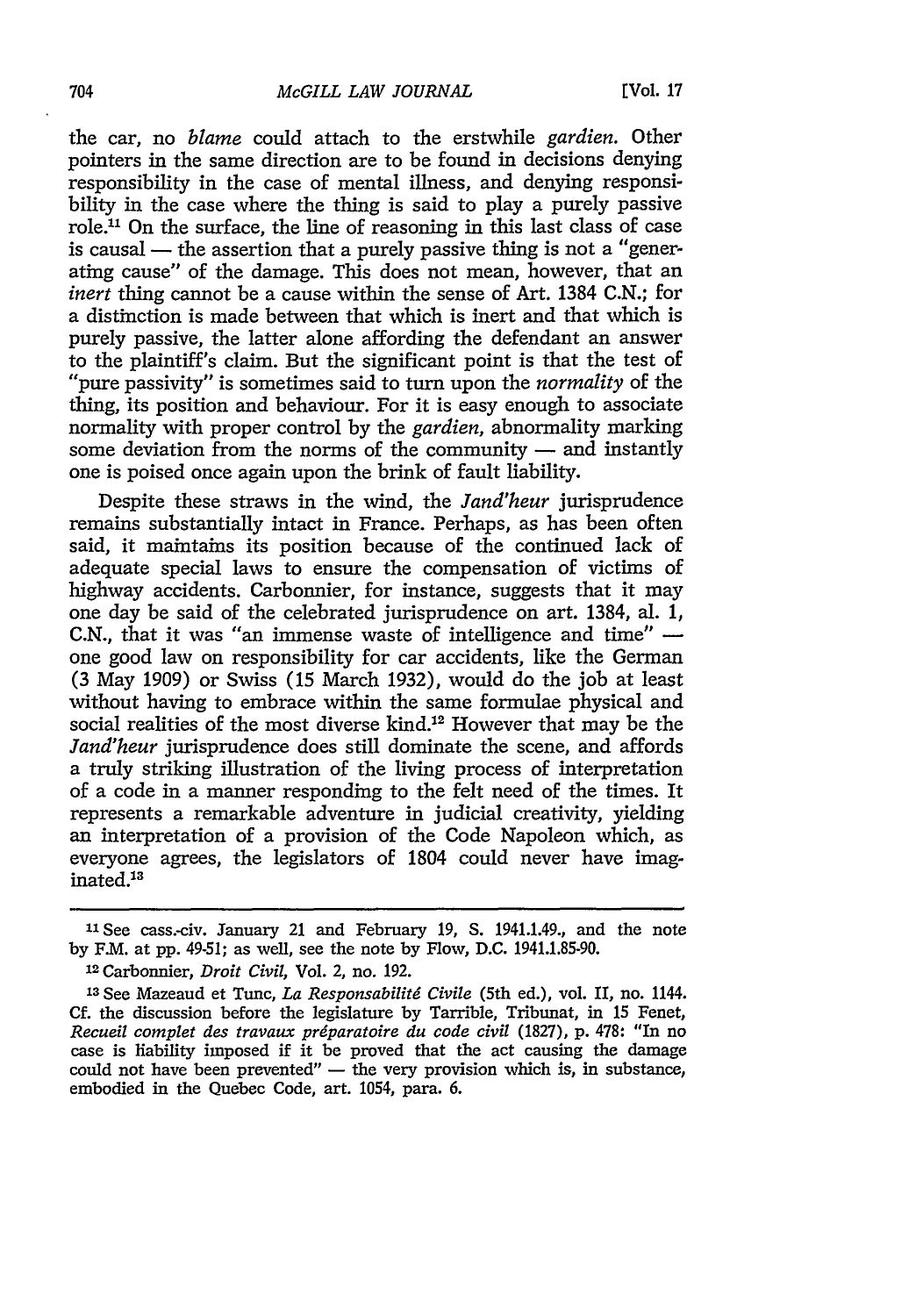**No. 4]**

# *Quebec Jurisprudence: the "autonomous acts" of things*

It is plain that the *Jand'heur* jurisprudence depended upon the firm rejection of the argument that a "thing" in terms of art. 1384, al. 1, C.N., meant only a thing which was in some way self-activated, and that this provision therefore excluded all cases (including the paramount case of a motor car in motion) where the act of a thing is in some way associated with human conduct. This "autonomous" behaviour of things, if it can be understood at all, (for even the fact that the thing is wherever it happens to be at the time of the accident is normally attributable to human behaviour), must surely be confined to a very limited number of cases indeed. *In the ordinary way,* a thing, being inanimate, does not "act". If it is in motion at the time when it causes damage, it moves under human propulsion, guidance or control. If it is inert when it causes damages, it is nonetheless under human control or surveillance. "Self-activity" in any meaningful sense would seem to be confined to internal chemical or physical changes, like those giving rise to spontaneous combustion or explosion,<sup>14</sup> and even then, only if such changes could not be traced to the culpabale act or omission of a human being. Thus even if one could make an intelligible category of self-activated things, the effect would be to narrow the scope of a provision such as art. 1384, al. **1,** Code Napoleon, to the point where it could only be applicable in very rare cases. Yet this is precisely what has been done by Canadian courts in the interpretation of art. 1054 of the Quebec Civil Code. Professor Crépeau has remarked: <sup>15</sup>

Quebec courts unlike the French courts, have always tried to maintain a sharp distinction between, on the one hand, the 'act' (le fait) of a thing, in which case the plaintiff has the benefit of the legal presumption of liability attached to paragraph 1 of article 1054, and on the other hand, the 'act' (le fait) of a person through the mere instrumentality of the thing, in which case the plaintiff can only sue under article 1053 and must, therefore bear the onus of proof.

It is ironic that, as Nadeau had observed,<sup>16</sup> art. 1384 of the Code Napoleon, which speaks of *le fait des choses,* lends itself much more readily to the Quebec theory of *un fait autonome* than does art. 1054 of the Quebec Civil Code, which drops the phrase *fait des choses* (the act of things) and speaks, instead, simply of "dommage...caus6 par les choses" ("damage caused by things"). Be that

<sup>14</sup> Gas, electricity, steam, and «tous les éléments délétères ou insalubres» are instanced by Bissonnette, **J.,** in *Federal Store Ltd. v. Tomy,* [1954] B.R. 232, at p. 245.

**<sup>15</sup>**"Liability for Damage Caused by Things", (1962) 40 C.B.R. 222, at p. 234. *<sup>16</sup>Traitg de droit civil du Quibec* (1949), Vol. 8, p. 382.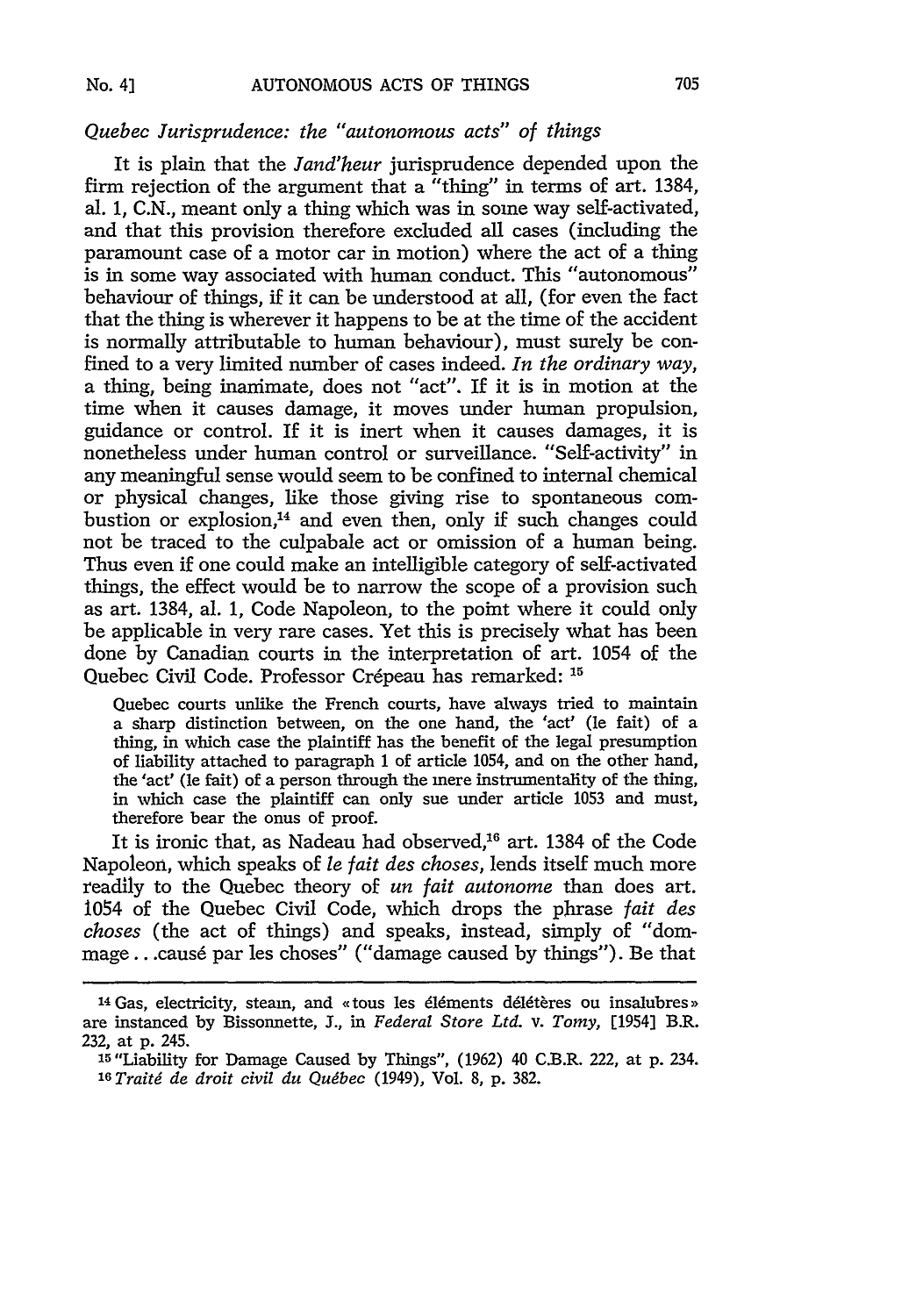as it may, the distinction is made and reiterated in a number of cases by Anglin C. J. in the nineteen-twenties. Thus in *Curley v. Latreille,",* his Lordship said that responsability under art. 1054, para 1 "arises only when the occurrence is due to the thing itself, not when it is ascribale to the conduct of the person by whom it is put in motion, controlled or directed..." The learned Judge bases himself upon the earlier French decisions, which were destined to be submerged, in the decade that followed, by the *Jand'heur* jurisprudence. This theme is repeated by Anglin, C. **J.,** in two cases in 1928. In the first of these, *Lacombe v. Power,18* having made the distinction between an automobile starting" ... of itself, i.e., without the intervention of human agency, and owing to something inherent in the machine... *",* and one whose **"..** . movement was due to an act of the deceased... ", the Court holds that it is to the former case alone that art. 1054 applies. This line of thinking appears again in *Pérusse* v. Stafford,<sup>19</sup> which reaffirms that art. 1054, 1, has no application, **"...** .where.., the real cause of the accident is the intervention of some human agency.. .". Hence Taschereau **J.,** declares in the Supreme Court that "la jurisprudence reconnue est aujourd'hui [i.e. 1951] à l'effet que pour que cette dernière partie du premier paragraphe de 1054 C.C. s'applique, il faut nécessairement que le dommage ait *dt6* caus6 *par le fait de la chose elle-mgme sans aucune intervention humaine".2 °* (Emphasis his own.)

This would mean that even a natural force which activates a thing (e.g. the force of gravity) will not bring the matter within the terms of art. 1054 (1), if some human agency has previously set the stage by bringing about the situation which made that natural force potentially operative.<sup>21</sup> On the other hand, a natural force which is not thus "triggered" by preceding human conduct would probably rank as *force majeure* or *cas fortuit,* so that the plaintiff

**<sup>19</sup>**[1928] S.C.R. 416, at 418.

**<sup>17</sup>**(1920), 55 D.L.R. 461 at 467. Cf. *Montreal Tramways v. LaPointe,* (1921), 31 B.R. 374, at 375, where Lamothe C.J. said: «Si au contraire, l'accident est dû à un vice de la chose même, l'art. 1054 s'applique; il s'applique aussi lorsque le dommage est causé par la chose elle-même, sans aucune intervention extérieure.

**Is** [1928] S.C.R. 409.

*<sup>2</sup>OAlain v. Hardy* [1951] S.C.R. 540, at 549. The onus of proving that the damage was caused by the autonomous act of the thing is on the plaintiff - *Dame Bouchard v. The Yorkshire Insurance Co. Ltd.* [1970] C.A. 734.

<sup>&</sup>lt;sup>21</sup> Raymond v. Com. des accidents [1957] B.R. 780 - plaintiff injured by a loaded wheelbarrow falling down a shaft.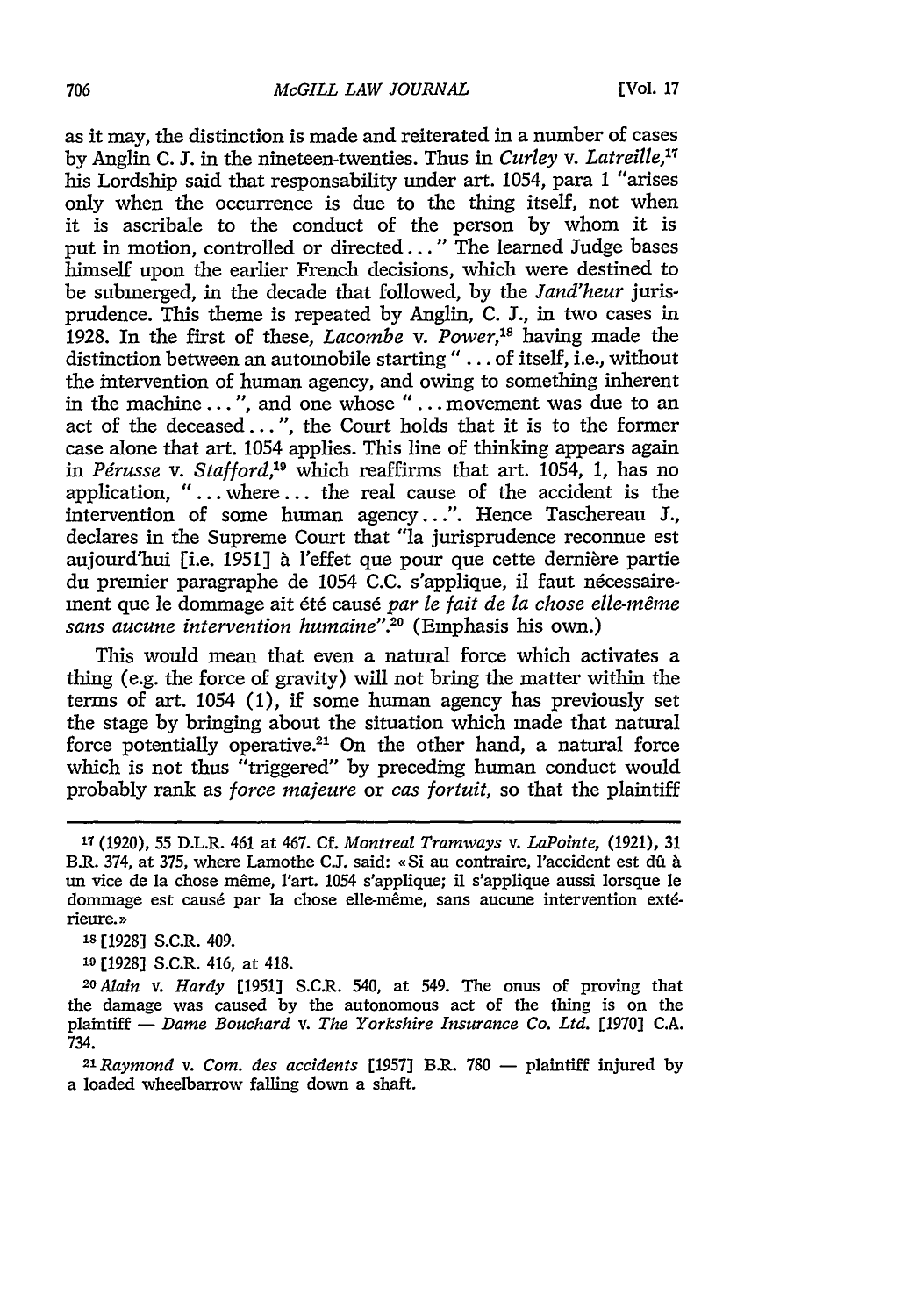707

would fail in that case too. As Josserand remarked, the greater the potentiality for harm (arising from human intervention), the lower the coefficient of responsibility. "Pour une fois, la politique de Gribouille est couronnée de succès; il suffit, à qui veut éviter la pluie, de se jeter en pleine eau".<sup>22</sup> In short, in point of legal risk, the more you have to do with the thing in your care, the better off you are, which in a curious outcome for a system of responsibility based upon personal fault.

## *Purely Passive Role*

French law, in applying art. 1384, al.1, of the Code Napoleon, has refused to distinguish between movables and immovables, and between things which are in motion and things which are stationary or inert, holding that all these fall equally within the notion of a "thing" in terms of that article. Thus a stationary motor car, a wall, a staircase, or the ground itself, are all "things" within the article. Basically, this view is still maintained by the French law, although somewhat modified in recent years by the development of the position, repeatedly taken by the courts since 1940, that the defendant may exonerate himself by showing that the thing has played a *purely passive role.23*

As we saw above, the reasoning here is once again causal, arguing that, in such a case, the thing is not a "cause génératrice" of the damage done.24 Nonetheless it remains true for French law that a thing is not *disqualified* from the terms of Art. 1384, al.1, either by reason of being immovable or by reason of being inert. In Quebec law, however, it would seem impossible for property which is "immovable by nature" such as land or buildings or for an inert object, to qualify as a "thing" in terms of art. 1054, para. **1.** The requirement "that the damage be caused by the act of the thing itself without any human intervention", that is to say, the requirement of an autonomous act of the thing, sets up two requisites for the application of art. 1054, para. **1:** first, the absence of human intervention, which was discussed above; second, the

<sup>22</sup>Chronique D.H. 1927, p. 66.

**<sup>23</sup>**See *supra,* footnote **11,** and text thereto.

<sup>24</sup> Note, however, that *r6le passif* is a distinct ground of exoneration from *cause étrangère.* The Deuxième Chambre, though tempted earlier to merge the two ideas (see Boré, J.C.P. 1964, 13,607, under Cass. civ. 2e, *Bachelard et Autres v. Carra,* **11** juillet 1963) has returned, in a number of decisions, to asserting that they are distinct. See Durry, «Responsabilité civile», 1968 Revue trimestrielle de droit civil, 711, at p. 722.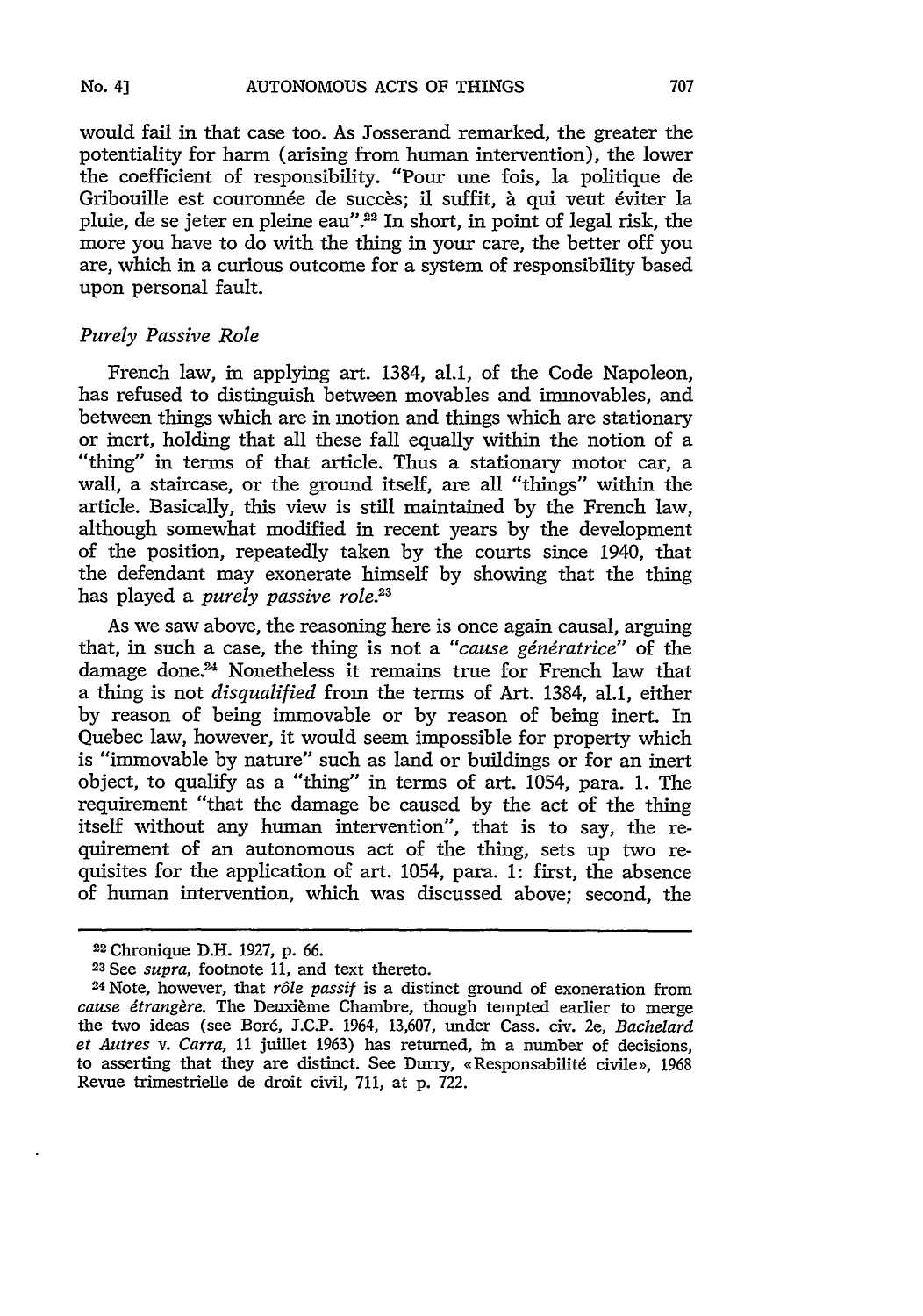activity or movement of the thing. This second requirement clearly excludes land and buildings inert fixtures, and stationary objects. $25$ 

As in French law, the argument here is essentially causal; but the inertness of the thing is taken, in Quebec law, as a *conclusive* causal argument, with the result that the exclusion is much more comprehensive than is the case in the French law. Thus if the plaintiff falls through a board placed over a hole in the floor of a building in construction, neither the floor nor the board are deemed to be things causing the accident; they are regarded as playing merely a passive role.<sup>26</sup> Similarly a barrier on the defendant's property with which the plaintiff collides is deemed to be "merely the occasion" of the accident, and not its cause.<sup>27</sup> In the same way it has been held that if things in the defendant's care are set alight by a fire of unknown origin, resulting in the spread of the fire to the premises of the plaintiff, such things do not fall within art. 1054, para 1: they are merely a passive agent, i.e., the material upon which the fire feeds, as opposed to a thing which contributes directly and initially to it by some autonomous act of its own.<sup>28</sup>

#### *Text and Jurisprudence*

Professor Crépeau<sup>28a</sup> brings out very clearly the dual character of the "autonomous act" required by Quebec law in the following passage, which shows the narrowing effect of the jurisprudence:

What then is the 'autonomous act' of a thing causing damage? This is not an easy problem of characterization, but it would seem that such an act can be described both in negative and in positive terms. In negative terms, it would mean that paragraph **1** of article 1054 cannot be applied if, at the moment of the accident, the thing was in a state of inertia, of complete passivity. The damage then was not caused by a thing and liability must be proved under article 1053. For instance if a person slips

<sup>25</sup> Crépeau says: "... the term 'things' under art. 1054, paragraph 1, of the Civil Code may comprise any inanimate object, whether corporeal or incorporeal, movable or immovable, except such immovables as may come within the terms of art. 1055, paragraph 1, of the Civil Code".  $-$  (1962), 40 C.B.R. 222, 2334. In practice, the "inertness" of land and buildings would seem to defeat this. *i.e.* things "immovable **by** nature" (aliter things "immovable by destination" as defined by art. 379, Quebec C.C., since these are not necessarily inert).

**<sup>26</sup>***Gravel v. Tragriault* [1959] B.R. 61.

**<sup>27</sup>**See *Dame Haskell V. Aubry* [19671 **C.S.** 44, See, too, *C6td v. Labrie* [1969] B.R. 690, where a four-year old child fell through balcony railings for lack of a vertical bar.

**<sup>28</sup>**See *Federal Store Ltd. v. Tomy* [1954] B.R. 232. **98a** *Supra, fn.* 25, at **pp.** 234-5.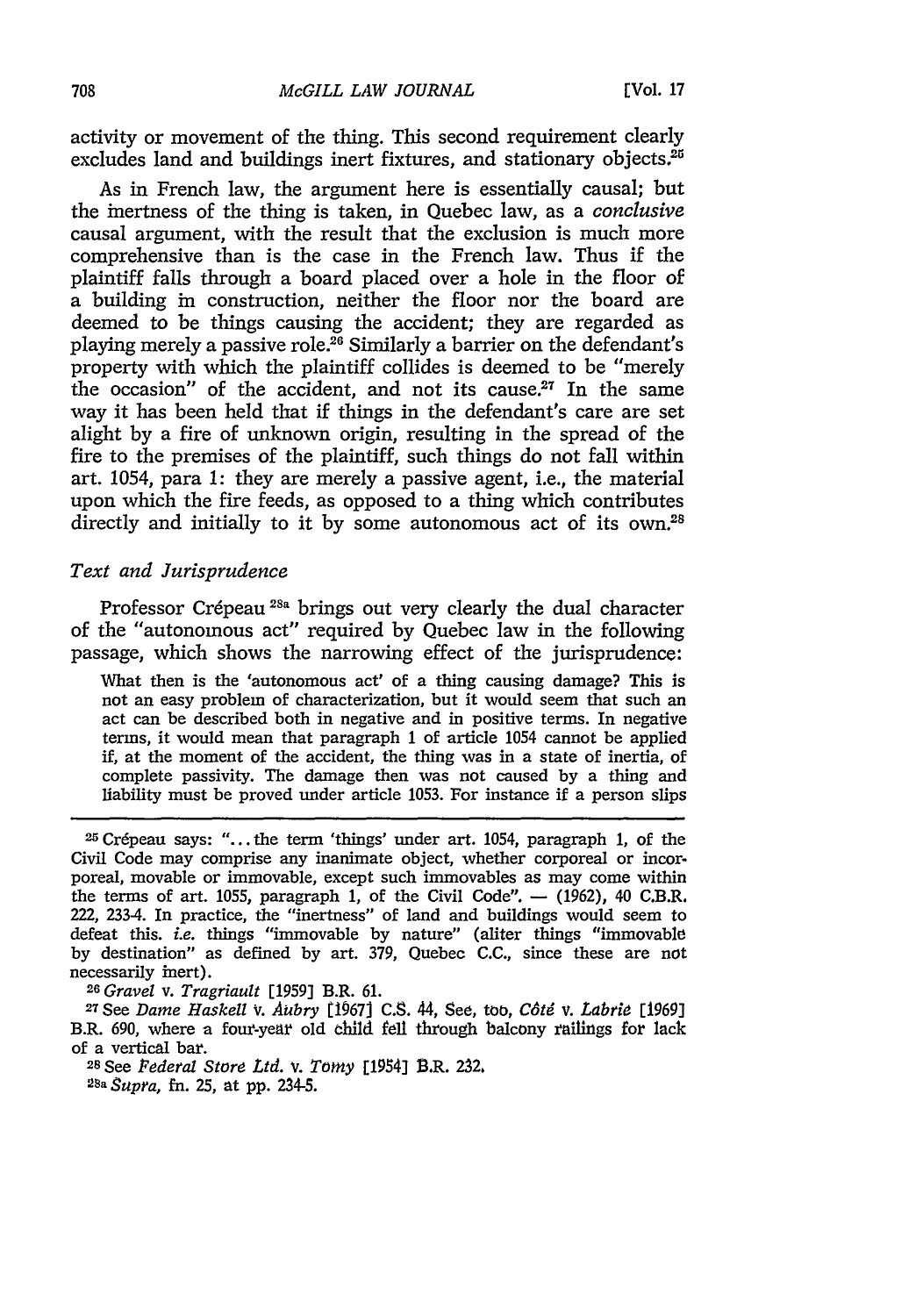on a sidewalk *[Citd de Montrdal v. Chapleau* [1960] B.R. **1096;** *City of Montreal v. Chapleau* [1958] B.R. 445; *Brodiak v. Gauvin* [1960] B.R. 258] or trips on the root of a tree, *[Rosler v. Curd de N.D. de Mtl.* (1937), 75 C.S. 91] the sidewalk or the root cannot be said to be 'things within the terms of paragraph 1 of article 1054; any action must then be taken under article 1053 where the burden of proof is on the plaintiff. In positive terms, the application of paragraph 1, of article 1054, requires that a thing have actively caused the damage as a result of its own dynamism, of it own motion, without the direct intervention of man.

This jurisprudence needs to be set against the phrasing of art. 1054, para. 1, since,

**...** still, the first step, the indispensable starting-point, is to take the Code itself and to examine its words, and to ask whether their meaning is plain. Only if the enactment is not plain can light be usefully sought from exterior sources.<sup>29</sup>

Now, if we "take the Code itself" there is, with respect, no warrant for reading the words "things" in art. 1054, para. 1, in this restrictive fashion. The article makes the clearest contrast between, on the one hand, damage caused by a person's own fault, and on the other hand, damage caused either by the fault of person under his control, or by things he has under his care.

It is unfortunate, from the point of view of clarity of thought, that the concepts which are here contrasted as causes of damage are of a different order, namely, on the one hand, *fault,* which is a normative concept, connoting the evaluation of human conduct; and on the other hand, *things*, which is a collective noun — indeed the widest in the language - to describe all inanimate objects. But however inelegant the phrasing may be, it is at least plain that article 1054 is drawing a contrast between two situations involving civil responsibility.<sup>30</sup> Textually speaking, the first deals with damage which can be causally linked to such conduct of the defendant as the law recognises as fault; it is the type of responsibility designated in the immediately preceding art., 1053, and *as to which the nature of the immediate instrument of thing causing the harm is not relevant.* The second deals, *inter alia,* with damage which can be causally linked to things which the defendant has under his care *;as to this type of responsibility, the presence of absence of fault on the part of the defendant is not relevant.* The sole qualification of "things" in this article is that they are "under his care", and if they are, then they are within the plain meahing **of** the words. For the

*<sup>29</sup> Quebec Railway, Light, Heat and Power Cor. v. Vandry* [19201 A.C. 662, P.C., *per* Lord Summer, at p. 672.

 $30$  "He is responsible not only... but also..."  $-$  Art. 1054, para. 1.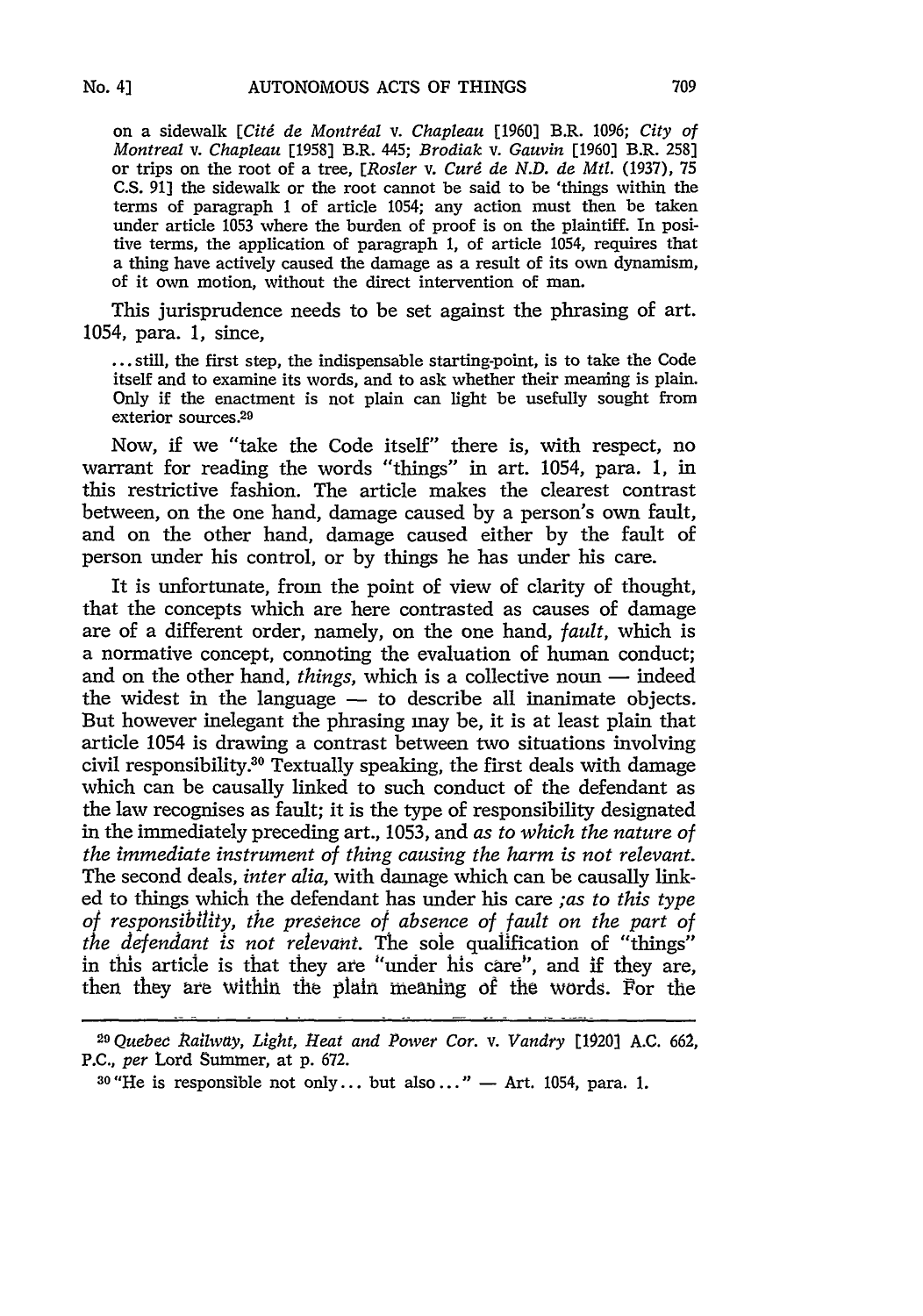courts, therefore, to introduce the further qualification that the things must be self-activated is clearly to take a great liberty with the wording of the article.

What is worse, the category of self-activated things is not only narrow, it is also senseless. Art. 1054, like art. 1055, is, after all, concerned with situations in which the legislators thought it desirable to stiffen the defendant's responsibility. The rational basis for this policy, in relation to paragraph 2, 3, 4, 5 and 7 of art. 1054 is very plain  $-$  they form a coherent scheme of vicarious liability in circumstances where the defendant stands in a special relationship to the wrongdoer, which characteristically involves an element of control. But what rational basis is there for marking off selfactivated things for the purpose of imposing stricter liability? If this class of things were, for example, synonymous with "specially dangerous things", the rationale of the classification would be readily apparent. But these two classes are not synonymous; **31** the class of things which act autonomously is able to include the most innocent things, like a bottle of Coca-Cola or a brand new motor car tire, and to exclude the most dangerous ones, like a loaded revolver. From this point of view the category is random and does not necessarily embrace either dangerous things or culpable activity.32 In effect then, Quebec jurisprudence drastically limits the field of responsibility for "things he has under his care" using a classification which is notable mainly for its ineptness as an expression of any rational policy.

It must be said, however, that any analysis of art. 1054 of the Quebec Civil Code in purely literal terms, divorced from the motivations of judicial policy, is bound to be unrewarding. Nor is there any serious advantage to be gained, in the case of the Quebec Code, any more than in the case of the French Code, from an attempt to discover in the work of the Codifying Commission some useful light on the intention of the legislators. Even if there had been something in the reports of the Commissioners  $-$  which there is not  $-$  to elucidate this particular matter, it is clear that the decisive factors behind the diversity of interpretation of the provisions of art. 1384, al.l., of the Code Napoleon, and art. 1054 para. 1, of the Quebec Civil Code, have been the discrepant

<sup>&</sup>lt;sup>31</sup> Thus Mazeaud et Tunc, *supra*, n. 13, no. 1240: «Le critère du dynamisme propre est en réalité entièrement distinct du critère du danger».

<sup>&</sup>lt;sup>32</sup> Cf. Bériault, «La responsabilité du fait des choses inanimées en vertu du premier alinéa de l'article 1054 du Code civil», 66 Justinien, p. 65, at pp. 76 and 77.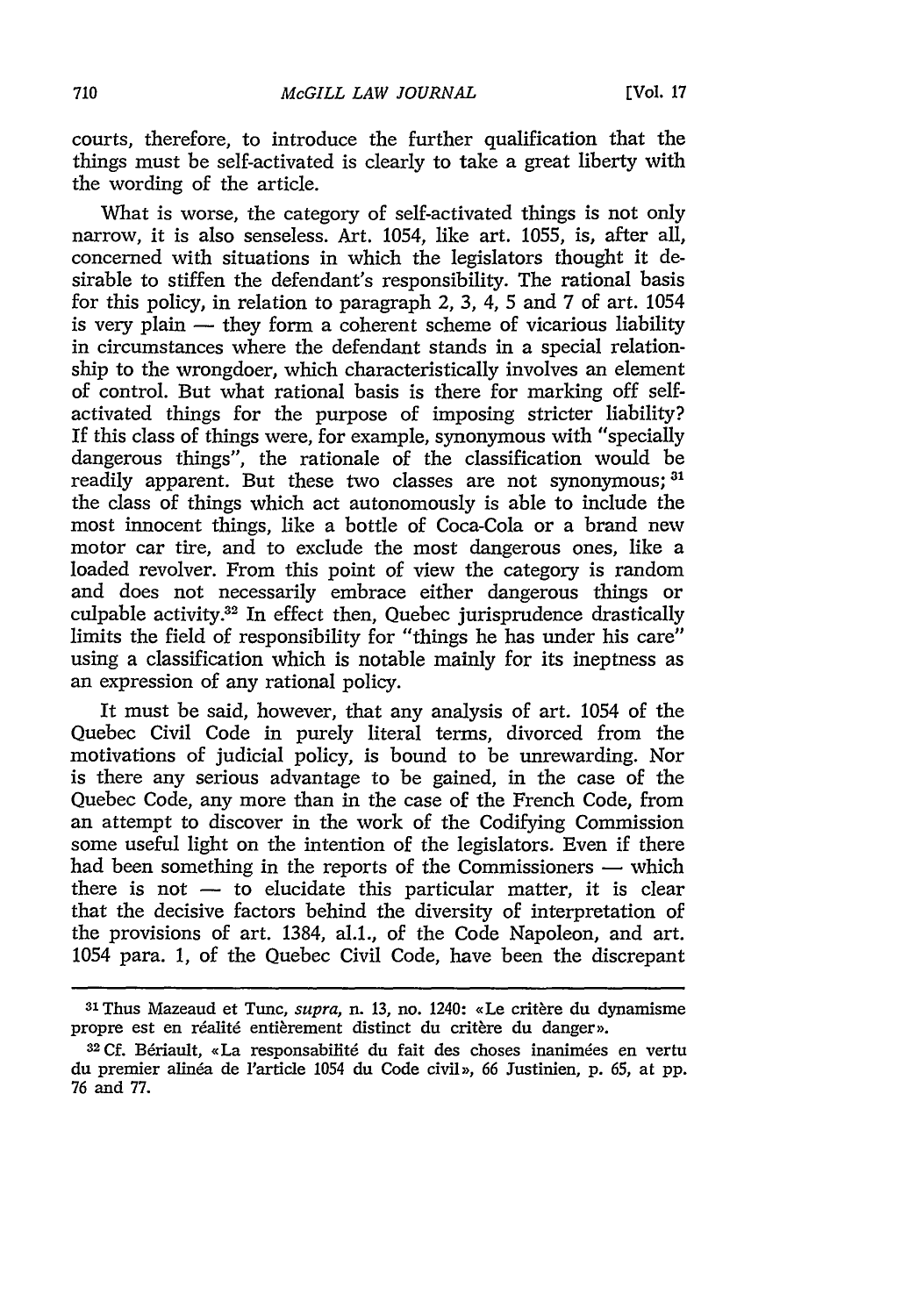social pressures in the two countries. The different solutions propounded by, for example, the French, Belgian and Quebec courts, in regard to damage caused by things in the defendant's care,  $demonstrate$   $-$  if such demonstration were needed  $-$  how readily similar words may be made to yield widely different constructions, and that the attempt to wrest a "true meaning" out of the four corners of the article is, at least in this case, a fruitless quest. The truth is that at this level of abstraction, you get what you want.

#### *Risk v. Fault*

The contrast between incommensurable qualities which is posed by art. 1054, para. **1,** Quebec Civil Code, opens the way for the conflict, referred to at the begining of this article, between two theories of civil responsibility: on the one hand, the fault theory, which imposes liability upon proof of fault, whether real or presumed, on the defendant's part, plus a sufficient causal link between the culpable conduct and the damage; and on the other hand, the risk theory, based upon causation alone, namely, proof of a causal link between the thing in the defendant's care and the damage 33 This conflict could be avoided by classifying all cases into two *mutually exclusive* categories: one category in which the defendant causes the damage in such a manner that no "thing" in his care participates, in which case the culpability of the defendant's conduct is to be the appropriate criterion of liability; another category in which a thing in his care causes, *i.e.* is the instrument of, the damage, in which case this causal nexus alone is relevant, and civil responsibility arises regardless of fault on the defendant's part, and subject only to such exoneration as the article allows for in paragraph 6.

Such a solution is logically valid and is in harmony with the text. But its consequences are profoundly unfavourable to the fault principle. For whilst one may readily conceive of damage caused without the instrumentality of a thing, e.g., by a blow struck with

**<sup>33</sup>**On a more refined analysis, articles which admit a presumption of fault and prescribe ways of rebutting that presumption, really create an intermediate position between risk and fault principles: the legal presumption of fault expresses the risk aspect of the responsibility, while the mode of rebuttal expresses the fault aspect. Thus art. 1054 establishes a risk régime, but attenuates it in para. 6, by providing a method of exoneration where a certain kind of fault can be excluded by the defendant. The point is further developed below.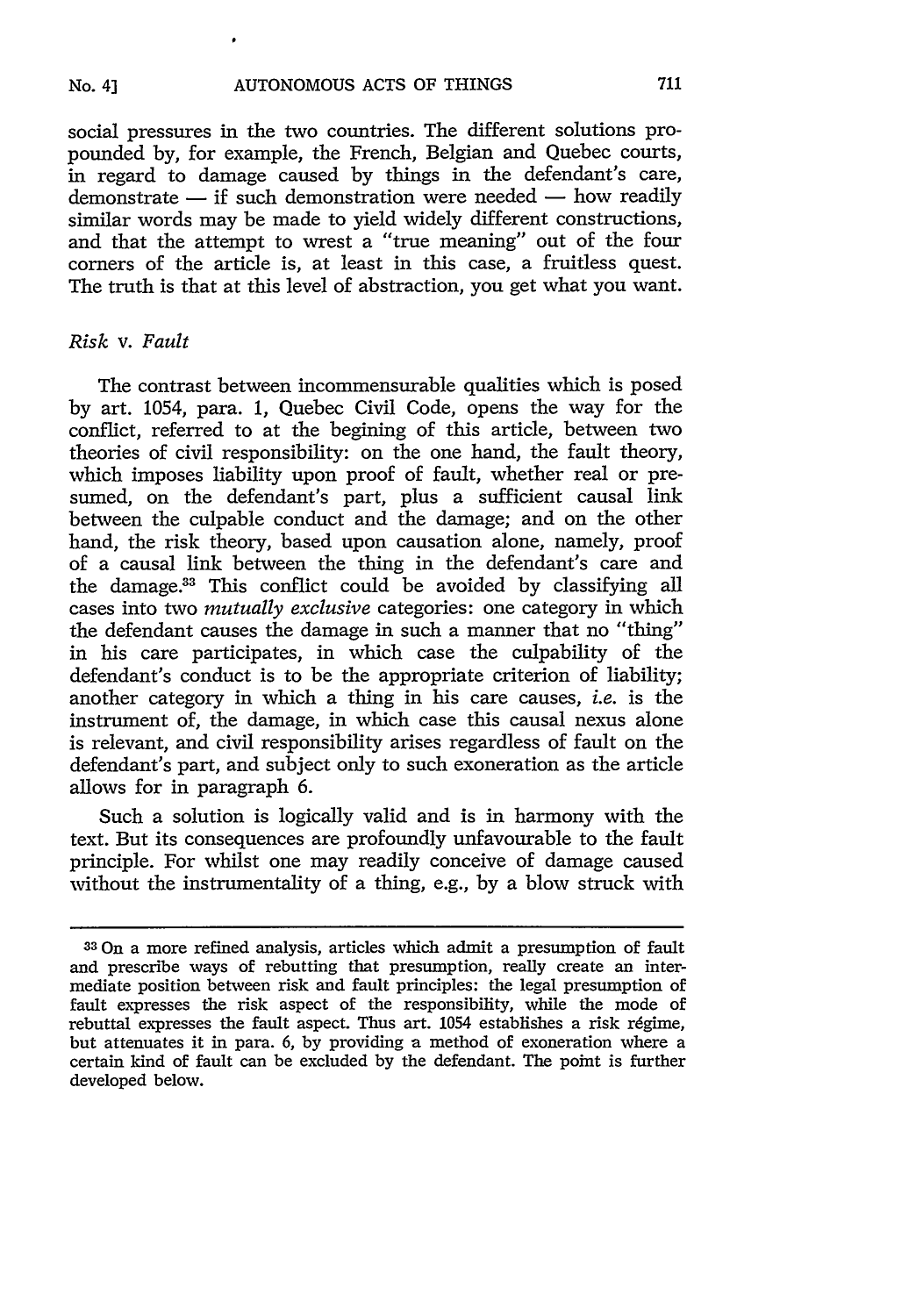the bare fist, $34$  or by a negligent omission to give warning of danger, nonetheless, in the great majority of cases, there is some physical object, a stick or stone, a car or machine, which is the tactual instrument of the damage. The result is that the great majority of situations fall within the second category, and since the second category is manifestly easier to prove than the first, dispensing, as it does, with the need to establish fault, the injured party is bound to prefer it in all cases where the damaging thing was under the care of the defendant. Disregarding for the moment the mitigating effect of art. 1054 paragraph 6, it would follow that causal responsibility would tend very largely to supersede the fault responsibility postulated by art. 1053, and by the opening phrase of art. 1054. In the result, the general belief that the civil code enshrines the fault principle as the primary basis of civil responsibility in Quebec would prove to be a delusion.

It is the fear of this outcome that has weighed conclusively in the formation in Quebec of an *anti-Jand'heur* jurisprudence, believed to be necessary for the defence of the fault principle. As we have seen, the courts achieve this result by a restrictive interpretation of the word "things" in the phrase "things he has under his care". It is, after all, only the generality of the class "things" which poses a threat to fault liability. "Things" is an open category **-** literally *every thing* passes through its wide portals. In order to shrink the category to the point where it no longer threatens the fault principle, it was only necessary to find and impose on art. 1054, paragraph **1,** a criterion of "things" which is suitably selective. The criterion, adopted in Quebec, of autonomous action, is marvellously well suited to serve this purpose. The generic concept of things is thereby turned into a limited species of thing, and at one stroke the category is emptied of all but the rarest and most freakish specimens.

As long as the risk principle and the fault principle are thought of as starkly opposed alternative principles for the regulation of civil responsibility, then it is bound to seem that, whenever a thing in the defendant's care intervenes, as it nearly always does, in the infliction of physical injury, the only way to avert the triumph of the causal category of civil responsibility must be to ensure the triumph of the fault category. It is clear that, however much this

<sup>34</sup> Ripert, 13 Feb., D. 1930.1.57, at p. 59, suggested it would be necessary to imagine a collision between two nudists before art. 1382 C.N. would applyl And some contend that even the human skin and bones are "things" in this context!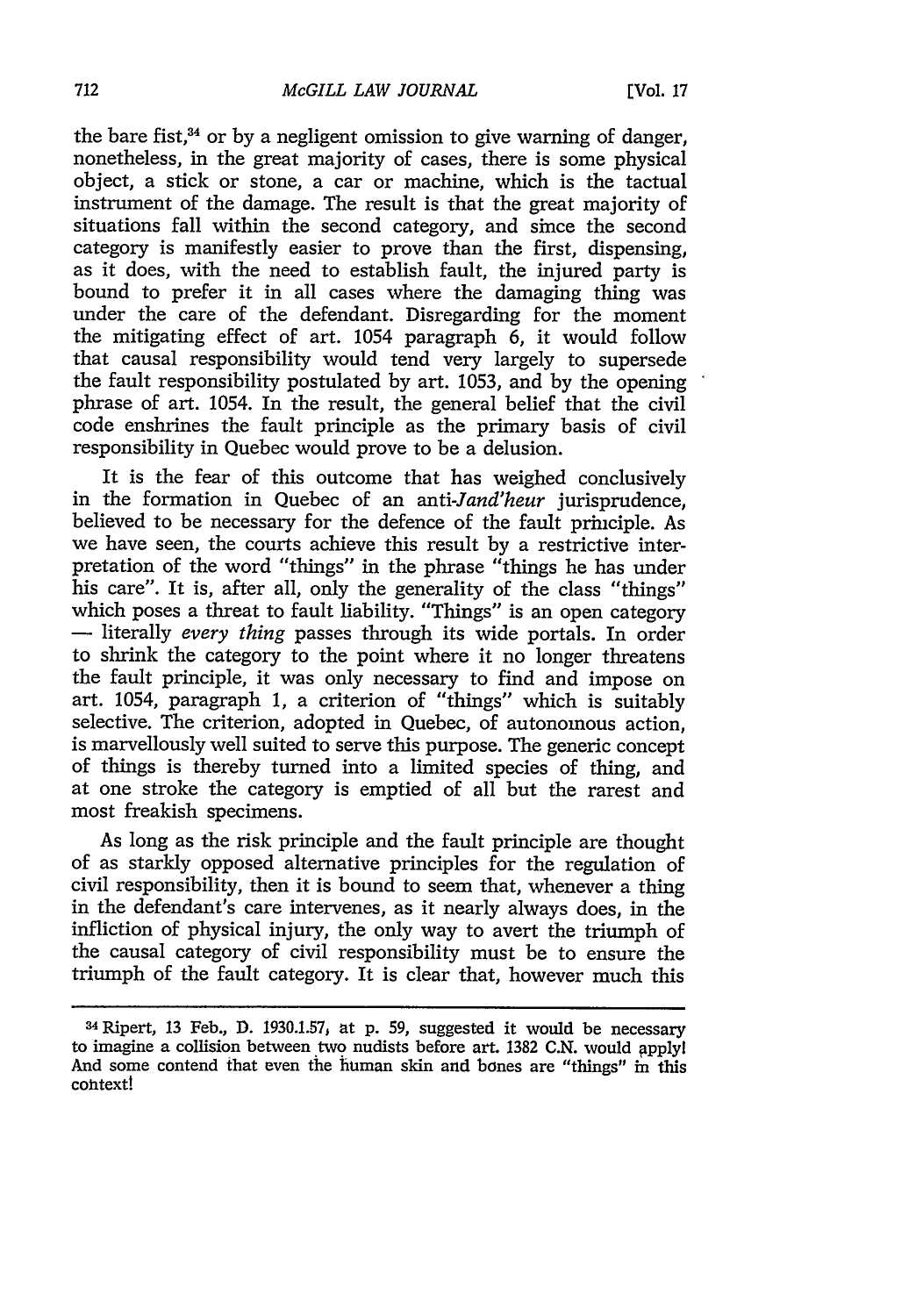may be disguised by recourse to the notion of a class of autonomously activated things, this is, broadly, the solution which has been adopted in Quebec. As has been suggested, this class is so narrow as to throw nearly every plaintiff back upon Article 1053, which embodies the fault principle unalloyed. It becomes as exceptional for Quebec law to find a true case of a self-activated thing, as for French law to find a true case of damage which is not caused by the act of a thing under the defendant's *garde.* The Quebec jurisprudence cuts to the bone the situations in which responsibility for "things he has under his care" can be invoked, and thereby reduces the contrast drawn in art. 1054 between the two categories of responsibility to the point where the independent force of para. 1 is marginal.

It may be suggested, however, that this emasculation of Art. 1054, para. 1, goes far beyond the defensive needs of the fault principle.<sup>35</sup> It is, in fact, untrue that the conflict or risk principle and fault principle imposes a choice between stark alternatives. There is a middle ground, in which the basis of responsibility is still linked to fault, yet an element of risk is allowed some play by requiring the *gardien* of property which causes damage to exculpate  $himself$   $he$  is made to run this risk, that, failing proof of facts which the law accept as exoneratory, he must bear the loss. And the Quebec code, unlike the Code Napoleon, provides exactly such exoneration in art. 1054, para. 6. This paragraph reads: "the responsibility attaches in the above case only when the person subject to it fails to establish that he was unable to prevent the act which has caused damage".

### *Privy Council Interpretation*

It is of passing interest to note that, prior to the decision in *Shawinigan Carbide Co. v. Doucet,36* the Canadian Supreme Court had not passed upon art. 1054 of the Quebec Civil Code, and the reference to that article in the decisions of the Quebec courts were indecisive.37 In *Doucet's* case, and again later, in *Norcross Bros. Co. v. Gohier,38* Anglin **3.,** took the view that the exculpatory provision of the sixth paragraph of Art. 1054 did not apply to the first

35Assuming, that is, that the fault principle deserves to be conserved at all in cases of physical injury, **-** a highly questionable assumption which is today under attack throughout the world, civil and common law alike. **30** [1909] 42 S.C.R. 281.

*37Ibid.,* at p. 334.

**<sup>88</sup>**(1918), 56 S.C.R. 415, at p. 425.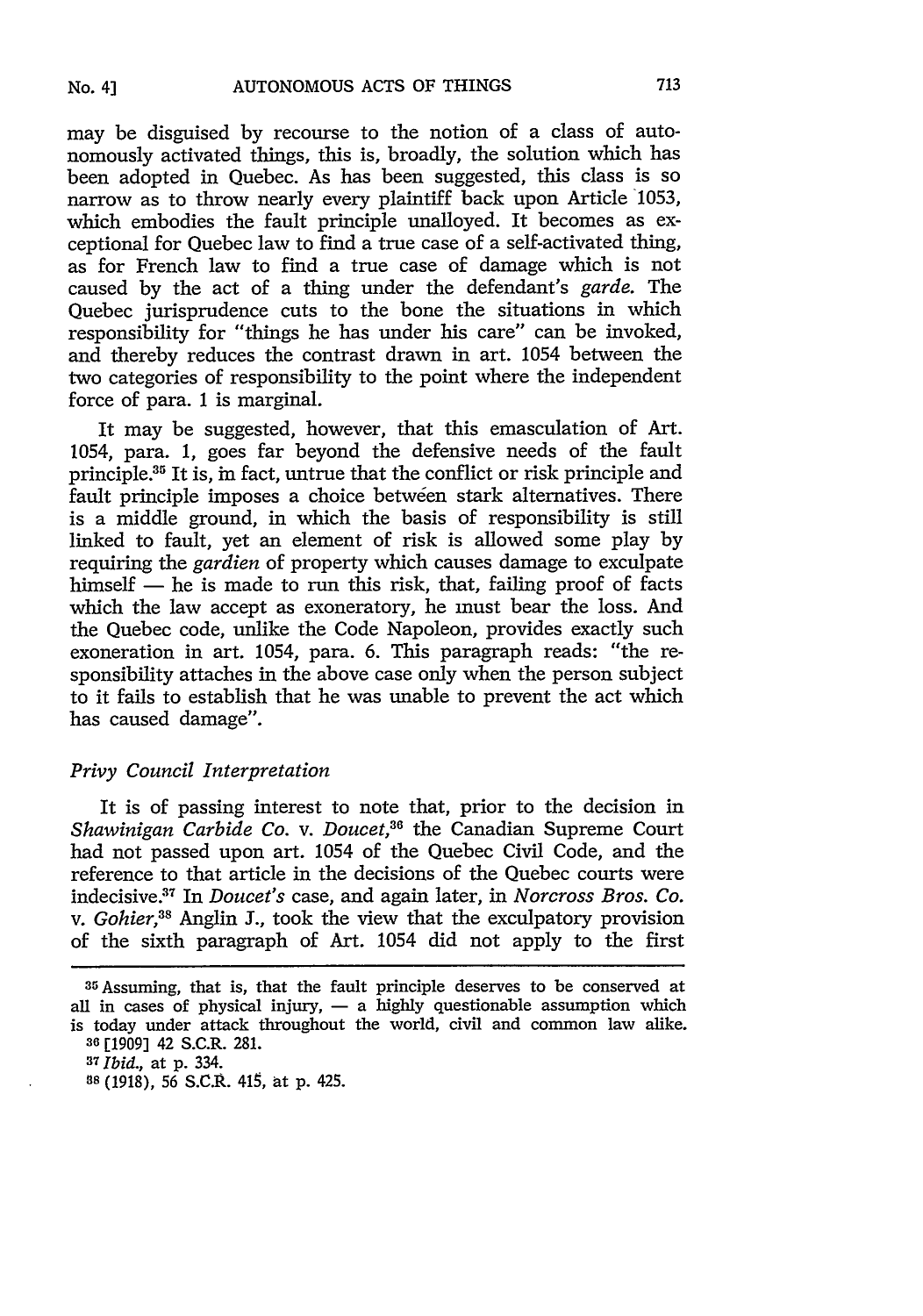paragraph thereof, but only to paras. 2 to 5 inclusive, and furthermore, that the responsibility created by the first paragraph rested upon a rebuttable presumption that an injury caused by an inanimate thing is attributable to fault on the part of the person under whose care it is.

The matter was, however, differently determined when the issue came before the Privy Council in *Quebec Railway, Light, Heat* and Power Co. v. Vandry,<sup>39</sup> and City of Montreal v. Watt and Scott Ltd.<sup>40</sup> Lord Summer, in *Vandry's* case, says that

There seems to be no doubt that Art. 1054 introduces a new liability, illustrated by a variety of cases and arising out of a variety of circum-<br>stances, all of which are independent of that personal element of faute, which is the foundation of the defendant's liability under art. 1053. Furthermore, proof that damage has been caused by things under the defendant's care does not raise a mere presumption of *faute,* which the defendant may rebut by proving affirmatively that he was guilty of no *faute.* It establishes a liability, unless in cases where the exculpatory paragraph applies, the defendant brings himself within it's terms. There is a difference, slight in fact but clear in law, between a rebuttable presumption of *faute* and a liability defeasible by proof of inability to prevent the damage.<sup>41</sup>

This means that once it has been proved that damage has been caused by things under the defendant's care, the defendant can escape liability in one way and in one way only, and that is by showing that he was "unable to prevent the act which has caused the damage". It is a specifically defined obligation "de résultat".<sup>42</sup>

At the time of *Vandry's* case, then, art. 1054, para. 1, was thought of as embodying the risk principle, but not in absolute terms, since it remained open to the defendant to escape if he was able to show that he could not prevent the act which caused the damage. We are put, in other words, in the middle ground between risk and fault. But if the compromise appeared a little too heavily weighted on the risk side for the taste of the Quebec judiciary, the balance was more than generously corrected by the Privy Council in *City of Montreal v. Watt and Scott Ltd.43* Here the Privy Council chose to interpret the phrase "unable to prevent the act which has caused the damage" to mean "unable *by reasonable means*

**<sup>39</sup>**[1920] A.C. 662.

**<sup>40</sup>** [1922] A.C. 555.

<sup>&</sup>lt;sup>41</sup> [1920] A.C. 662, at pp. 676-77 (italics added).<br><sup>42</sup>An obligation «de résultat» expresses the risk principle, just as an obligation a de moyens **>** expresses the fault principle. See, generally, Mazeaud et Tunc, *La responsabilitg Civile,* (5th ed.), vol. I, 103-2, 66. *<sup>43</sup> Supra,* fni. 40.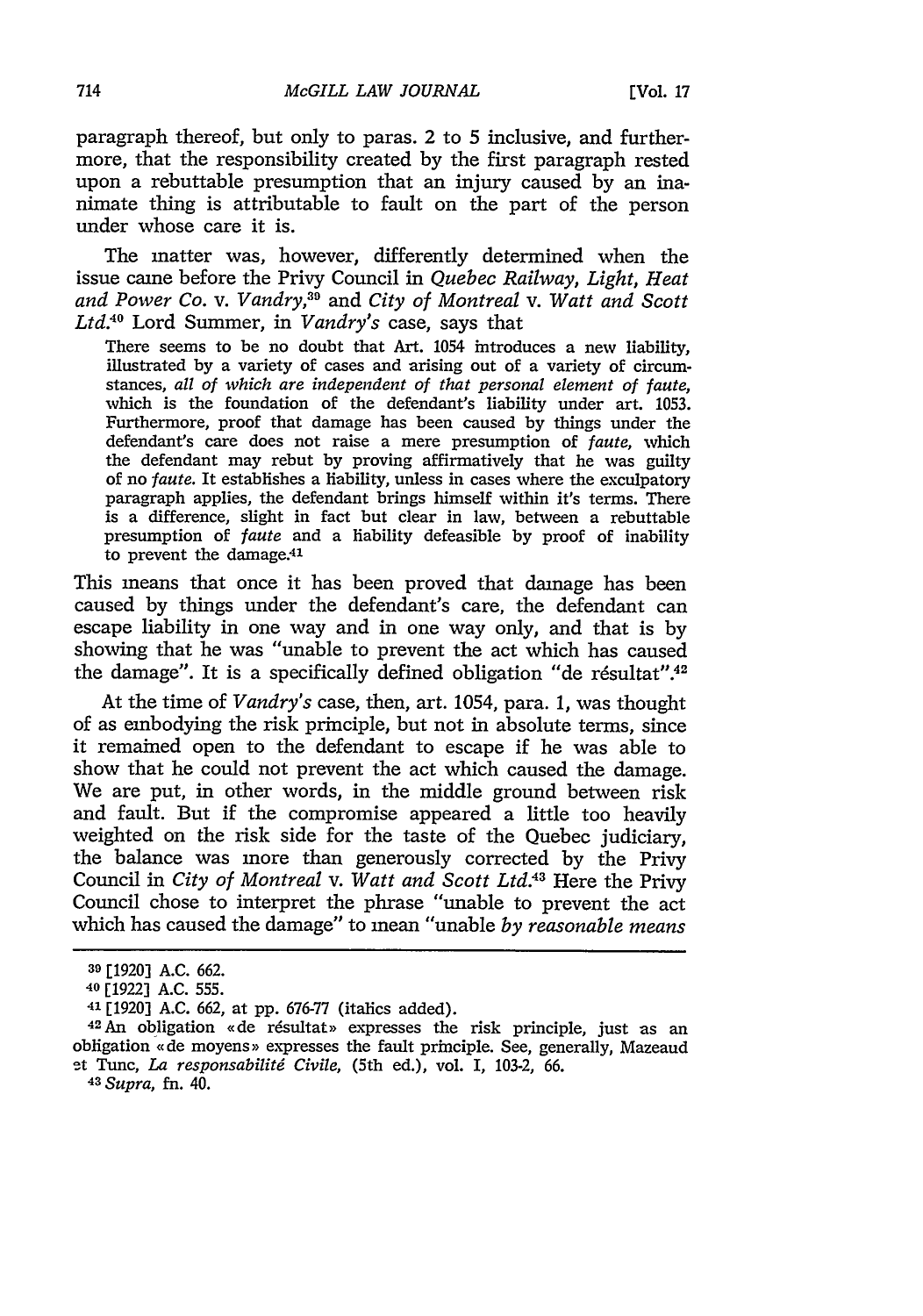to prevent the act which has caused the damage". Having regard for the plain words of the article, the qualification arbitrarily lightens the obligation "de résultat". In the light of this rider, it is not entirely clear what is left of Lord Sumner's statement in *Vandry's* case that there is a clear difference in law between a rebuttable presumption of *faute* and a liability defeasible by proof of inability to prevent the damage.<sup>44</sup> At least, however, one may say that the defendant's rebuttal may not take the form of *any kind of evidence* going to show absence of fault; 45 it may only take the form of proof of inability by reasonable means to prevent the damage complained of. But it would not be sufficient, seemingly, for the defendant to show that he had used reasonable care in the management of the thing or that he had no reasonable grounds for anticipating that the thing would behave in the way that it did, so long as evidence of that kind leaves open the question whether he took reasonable steps to prevent the damage.<sup>46</sup>

Having regard to this exoneratory provision of the Quebec Code, which has no parallel in the Code Napoleon, it is plain that even had the Quebec courts chosen to follow the *Jand'heur* jurisprudence, the result would have been quite different and far less dramatic than in France. There, as we saw, no answer avails the defendant other than proof of an external cause not imputable to the defendant. But is this not, perhaps, the very reason why the Quebec courts might have tackled para. 1 of art. 1054 less timorously than they did, secure in the knowledge that the exoneratory clause continues, in a modified way, to tie this provision to the fault principle? For

<sup>44</sup>Thus Nadeau, *supra,* n. 16, at p. 406, says of the case of *Watt and Scott Ltd.* that:

a... le Conseil priv6 ramenait le probl~me h ses v6ritables proportions et tout en gardant dans les termes une présomption de responsabilité ordinaire, il n'y a aucun doute qu'il assignait à la faute présumée du gardien sa place véritable comme fondement de cette responsabilité légale.»

Thus he considers that it is not necessary for the defendant to prove the direct cause and true nature of the accident, but enough to show positively a complete absence of fault on his part (p. 441). *Sed quaere:* see the next footnote.

**45Cf.** Taschereau, **J.,** in *Cloaks Ltd. v. Cooperberg and Davis* [1959], S.C.R. 785, at 788: [le gardien juridique] «peut s'exonérer en démontrant l'intervention d'une force majeure, d'un cas fortuit, de l'acte d'un tiers, ou qu'il n'a pu par des moyens raisonnables empêcher le fait qui a causé le dommage. *Cette responsabilitd existe mdme en i'absence de faute* attribuable au gardien de la chose). (Italics added). Taschereau, **I.,** dissented in the result, but his statement of principle was expressly endorsed by Abbott and Judson, **JI.,** at p. 791.

46But see Nadeau, *supra,* fn. 44. It is submitted that this goes too far.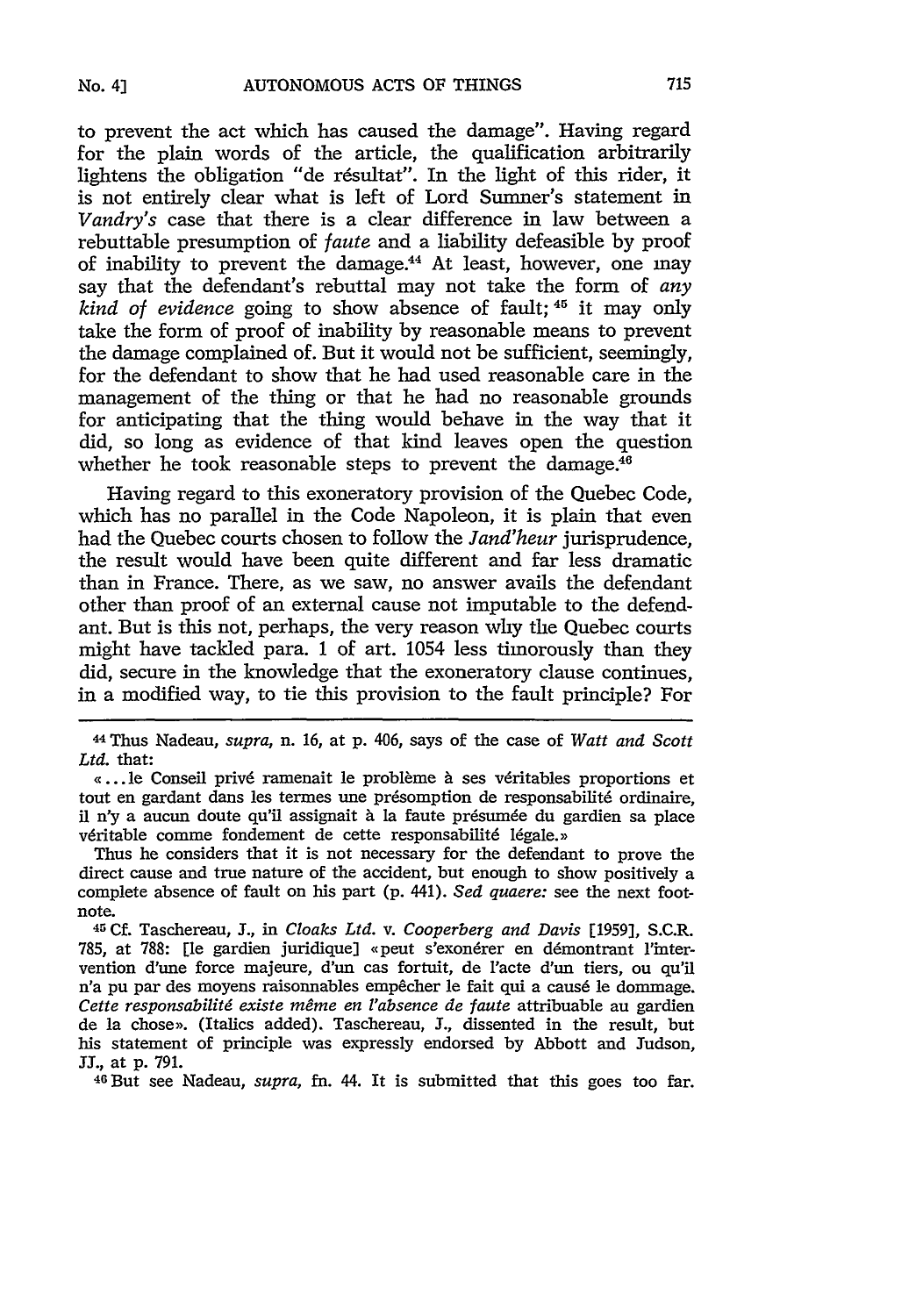the exoneration permitted by art. 1054, para. 6, as understood by the Privy Council, depends upon exculpation in the prescribed way. In short, Art 1054, para. 1, read together with para. 6, establishes a kind of rebuttable presumption of fault. It amounts to treating all instances of damage caused by things in defendant's care as raising against the defendant a *prima facie* case, which he may answer in any way which shows that he could not by reasonable means prevent the damage. This surely does relatively small violence to the fault principle so cherished in Quebec. Indeed it differs very little from other legal presumptions of fault in which the judiciary acquieces without misgiving.<sup>47</sup> Perhaps, after all, it was not really necessary to insist so rigorously on the doctrine of the autonomous act of things; a less destructive interpretation of art. 1054, para. 1, was possible without total surrender to the risk principle.

## *"Garde de Structure" and "garde de comportement"*

It is curious that the devotion of the courts to the fault doctrine in Quebec, which has given rise to the restrictive interpretation of art. 1054, para. **1,** has not deterred the courts from flirting with the risk principle in regard to the meaning of *"garde"* in the very same paragraph. In this area, the courts have borrowed from France a theory of the division of *garde* which, in France itself, is still highly controversial. This theory maintains that *garde* can be divisible, one person having the *garde* of the *structure* of the thing whilst, concurrently, another person has the garde of it's *comportement*, or behaviour.<sup>48</sup> The result is to make it possible for an injured person to sue either the original owner or manufacturer of the thing, or the person in whose *garde* it was at the time of the accident, according to whether the accident is attributable, causally speaking, to a structural defect in the thing, or to it's *comportement.*

This theory clearly leans towards the risk principle in fixing the owner or manufacturer with a continuing responsibility for damage caused by structural defects, even although he no longer retains control of the thing in question. His responsibility here turns, not upon *garde* of the thing (except in an extended sense), but rather upon his ownership, present or past. This is a movement towards "products liability", similar in function, though different

<sup>47</sup> And compare the reversal of the onus where there is a presumption of fact **-** *C6tg v. Duchesne* [1963] B.R. 748.

<sup>48</sup> See Mazeaud et Tunc, *La Responsabilitd Civile* (5th ed.), vol. II, no. 1160.3.